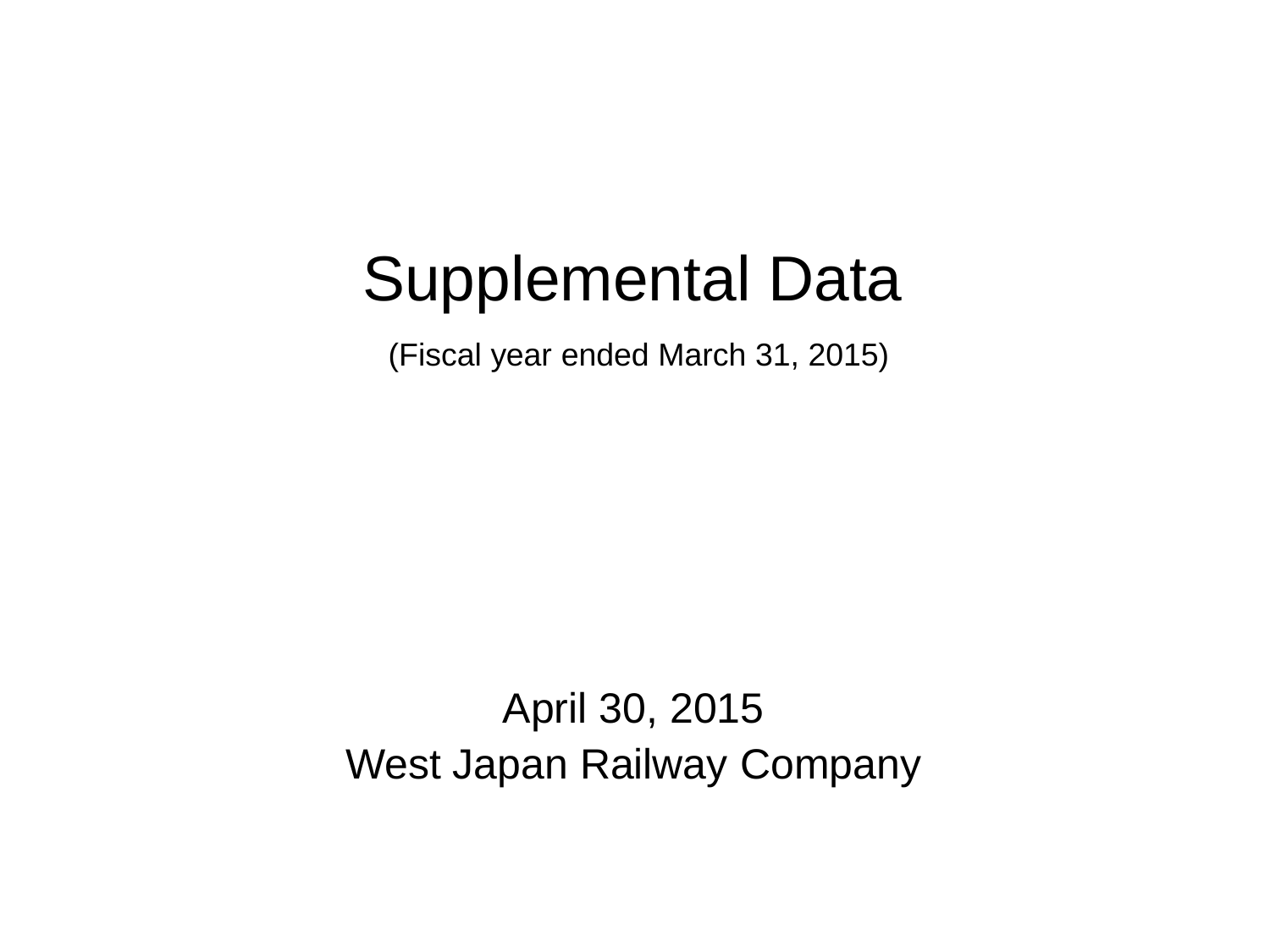

¥Billions

|                                                                                 | <b>Results</b> | <b>Results</b> | YoY<br>Increase/<br>$\%$<br>(Decrease) |         | Forecasts   | YoY                     |         |
|---------------------------------------------------------------------------------|----------------|----------------|----------------------------------------|---------|-------------|-------------------------|---------|
|                                                                                 | FY2014/3       | FY2015/3       |                                        |         | FY2016/3    | Increase/<br>(Decrease) | %       |
|                                                                                 | A              | B              | $B-A$                                  | $B/A-1$ | $\mathbf C$ | $C-B$                   | $C/B-1$ |
| <b>【Consolidated】</b>                                                           |                |                |                                        |         |             |                         |         |
| <b>Operating Revenues</b>                                                       | 1,331.0        | 1,350.3        | 19.3                                   | 1.5     | 1,391.5     | 41.1                    | 3.0     |
| Operating Income                                                                | 134.5          | 139.7          | 5.1                                    | 3.8     | 148.5       | 8.7                     | 6.2     |
| <b>Recurring Profit</b>                                                         | 112.9          | 121.9          | 9.0                                    | 8.0     | 130.0       | 8.0                     | 6.6     |
| Net Income<br>Net income attributable to shareholders<br>of the parent company* | 65.6           | 66.7           | 1.0                                    | 1.6     | 81.5        | 14.7                    | 22.2    |
| <b>[Non-Consolidated]</b>                                                       |                |                |                                        |         |             |                         |         |
| <b>Operating Revenues</b>                                                       | 873.6          | 890.9          | 17.2                                   | 2.0     | 919.5       | 28.5                    | 3.2     |
| <b>Transportation Revenues</b>                                                  | 780.6          | 797.0          | 16.3                                   | 2.1     | 818.0       | 20.9                    | 2.6     |
| <b>Operating Expenses</b>                                                       | 771.8          | 778.9          | 7.0                                    | 0.9     | 803.0       | 24.0                    | 3.1     |
| Personnel costs                                                                 | 235.4          | 233.0          | (2.4)                                  | (1.0)   | 233.0       | (0.0)                   | (0.0)   |
| Non personnel costs                                                             | 351.6          | 369.0          | 17.3                                   | 4.9     | 379.5       | 10.4                    | 2.8     |
| Energy costs                                                                    | 43.1           | 45.3           | 2.2                                    | 5.2     | 47.0        | 1.6                     | 3.7     |
| Maintenance costs                                                               | 139.0          | 146.7          | 7.7                                    | 5.6     | 146.5       | (0.2)                   | (0.2)   |
| Miscellaneous costs                                                             | 169.5          | 176.9          | 7.3                                    | 4.4     | 186.0       | 9.0                     | 5.1     |
| Depreciation                                                                    | 129.3          | 126.0          | (3.3)                                  | (2.6)   | 132.0       | 5.9                     | 4.7     |
| Operating Income                                                                | 101.7          | 112.0          | 10.2                                   | 10.1    | 116.5       | 4.4                     | 4.0     |
| <b>Recurring Profit</b>                                                         | 79.9           | 92.1           | 12.1                                   | 15.2    | 98.0        | 5.8                     | 6.4     |
| Net Income                                                                      | 48.6           | 47.3           | (1.2)                                  | (2.7)   | 63.5        | 16.1                    | 34.0    |

Note: Figures in brackets () are negative values.

\* Expression reflects the revised accounting standards applied in the fiscal year ending March 2016.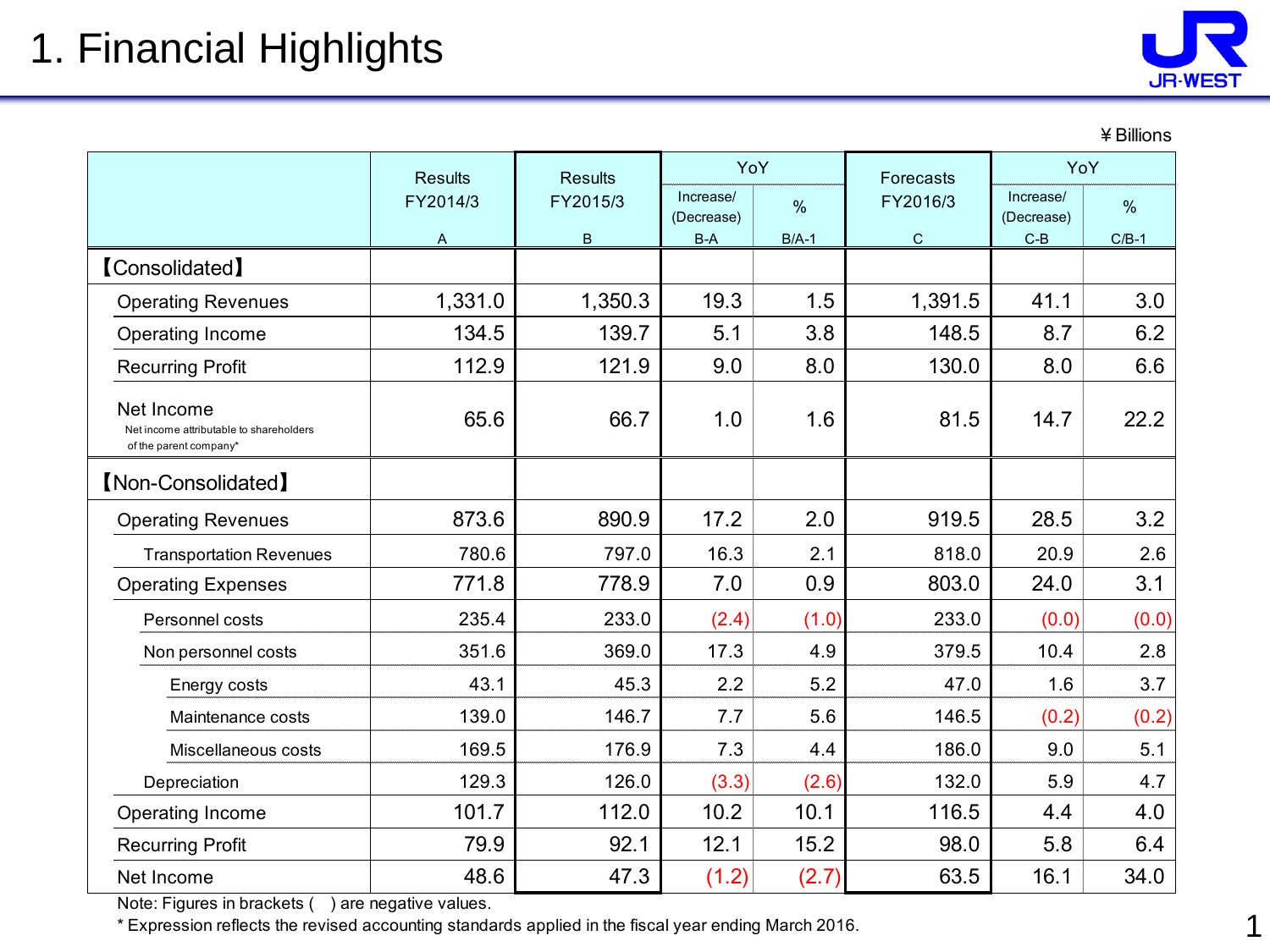### 2. Non-Consolidated Financial Results



¥Billions

|                                     | <b>Results</b> |                                  | FY2015/3                       |                                  |                          | Difference from the                       |
|-------------------------------------|----------------|----------------------------------|--------------------------------|----------------------------------|--------------------------|-------------------------------------------|
|                                     | FY2014/3<br>A  | Forecasts<br>(As of Jan 30)<br>B | <b>Results</b><br>$\mathsf{C}$ | Increase/<br>(Decrease)<br>$C-A$ | %<br>$C/A-1$             | forecasts<br>Increase/(Decrease)<br>$C-B$ |
|                                     |                |                                  |                                |                                  |                          |                                           |
| <b>Operating Revenues</b>           | 873.6          | 886.5                            | 890.9                          | 17.2                             | 2.0                      | 4.4                                       |
| Transportation revenues             | 780.6          | 793.5                            | 797.0                          | 16.3                             | 2.1                      | 3.5                                       |
| Other                               | 93.0           | 93.0                             | 93.9                           | 0.9                              | 1.0                      | 0.9                                       |
| <b>Operating Expenses</b>           | 771.8          | 778.5                            | 778.9                          | 7.0                              | 0.9                      | 0.4                                       |
| Personnel costs                     | 235.4          | 233.0                            | 233.0                          | (2.4)                            | (1.0)                    | 0.0                                       |
| Non personnel costs                 | 351.6          | 368.0                            | 369.0                          | 17.3                             | 4.9                      | 1.0                                       |
| Energy costs                        | 43.1           | 45.5                             | 45.3                           | 2.2                              | 5.2                      | (0.1)                                     |
| Maintenance costs                   | 139.0          | 146.5                            | 146.7                          | 7.7                              | 5.6                      | 0.2                                       |
| Miscellaneous costs                 | 169.5          | 176.0                            | 176.9                          | 7.3                              | 4.4                      | 0.9                                       |
| Rental payments, etc.               | 23.6           | 18.5                             | 18.7                           | (4.8)                            | (20.5)                   | 0.2                                       |
| <b>Taxes</b>                        | 31.6           | 32.0                             | 32.0                           | 0.3                              | 1.0                      | 0.0                                       |
| Depreciation                        | 129.3          | 127.0                            | 126.0                          | (3.3)                            | (2.6)                    | (0.9)                                     |
| Operating Income                    | 101.7          | 108.0                            | 112.0                          | 10.2                             | 10.1                     | 4.0                                       |
| Non-operating revenues and expenses | (21.7)         | (20.0)                           | (19.8)                         | 1.8                              | (8.7)                    | 0.1                                       |
| Non-operating revenues              | 6.5            | 6.6                              | 6.5                            | (0.0)                            |                          | (0.0)                                     |
| Non-operating expenses              | 28.3           | 26.6                             | 26.4                           | (1.9)                            |                          | (0.1)                                     |
| <b>Recurring Profit</b>             | 79.9           | 88.0                             | 92.1                           | 12.1                             | 15.2                     | 4.1                                       |
| Extraordinary profit and loss, net  | 1.2            | (8.5)                            | (4.5)                          | (5.7)                            | $\overline{\phantom{0}}$ | 3.9                                       |
| Extraordinary profit                | 23.8           | $\overline{\phantom{a}}$         | 60.6                           | 36.7                             | $\overline{\phantom{a}}$ |                                           |
| Extraordinary loss                  | 22.6           |                                  | 65.1                           | 42.5                             |                          |                                           |
| Net Income                          | 48.6           | 55.0                             | 47.3                           | (1.2)                            | (2.7)                    | (7.6)                                     |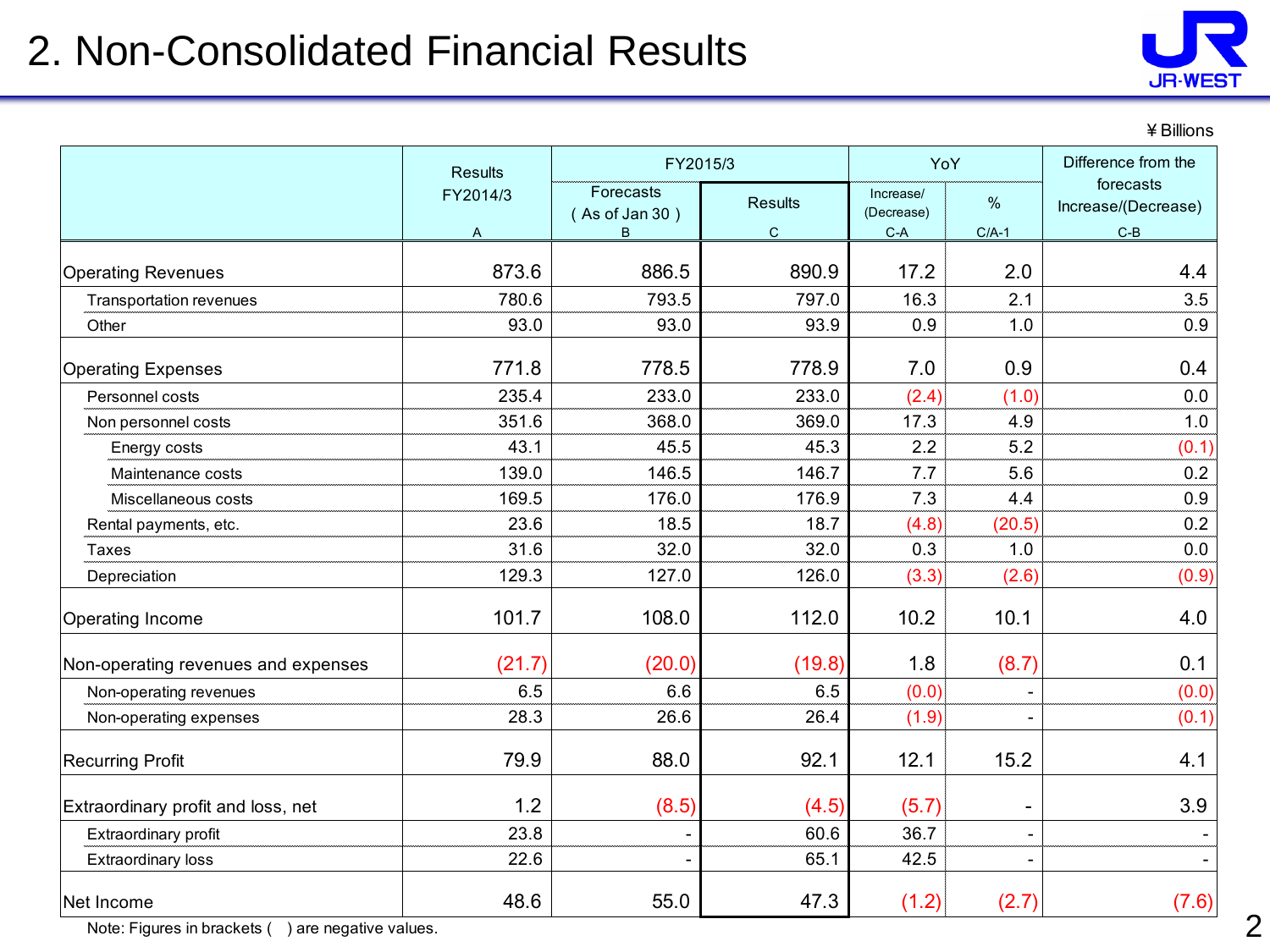### 3. Major Factors of Increase/Decrease in Transportation Revenues



¥Billions

|                                    |       |                               | Results FY2015/3 |                                                                                                                       |        |
|------------------------------------|-------|-------------------------------|------------------|-----------------------------------------------------------------------------------------------------------------------|--------|
| Transportation                     |       | YoY                           |                  | Major factors                                                                                                         |        |
| revenues                           |       | Increase/(Decrease)<br>Amount | %                |                                                                                                                       | Amount |
|                                    |       |                               |                  | Fundamentals 2.2%                                                                                                     | 7.9    |
|                                    |       |                               |                  | Special factors                                                                                                       |        |
|                                    |       |                               |                  | Hokuriku Shinkansen                                                                                                   | 2.6    |
|                                    |       |                               |                  | Expanding revenue via the internet                                                                                    | 1.1    |
| Shinkansen                         | 375.9 | 11.4                          | 3.1              | USJ                                                                                                                   | 0.6    |
|                                    |       |                               | Inbound demand   | 0.3                                                                                                                   |        |
|                                    |       |                               |                  | Seniors demand                                                                                                        | 0.3    |
|                                    |       |                               |                  | Two fewer three-day holidays                                                                                          | (1.2)  |
|                                    |       |                               |                  | etc.                                                                                                                  |        |
|                                    |       |                               |                  | Fundamentals 1.0%                                                                                                     | 2.9    |
|                                    |       |                               |                  | Special factors                                                                                                       |        |
| Kansai Urban Area<br>(Kyoto-Osaka- | 296.2 | 4.1                           | 1.4              | Inbound demand                                                                                                        | 0.7    |
| Kobe Area)                         |       |                               |                  | New large commercial buildings                                                                                        | 0.5    |
|                                    |       |                               |                  | Two fewer three-day holidays                                                                                          | (0.2)  |
|                                    |       |                               |                  | etc.                                                                                                                  |        |
|                                    |       |                               |                  | Fundamentals 1.3%                                                                                                     | 1.5    |
|                                    |       |                               |                  | Special factors                                                                                                       |        |
| Other<br>lines                     | 124.8 | 0.8                           | 0.7              | Separation of management of the conventional lines<br>between Kanazawa and Naoetsu<br>parallel to Hokuriku Shinkansen | (0.8)  |
|                                    |       |                               |                  | Two fewer three-day holidays                                                                                          | (0.2)  |
|                                    |       |                               |                  | etc.                                                                                                                  |        |
| Conventional lines                 | 421.0 | 4.9                           | 1.2              |                                                                                                                       |        |
| Total                              | 797.0 | 16.3                          | 2.1              |                                                                                                                       |        |

Note: Revenues from luggage transportation are omitted due to the small amount.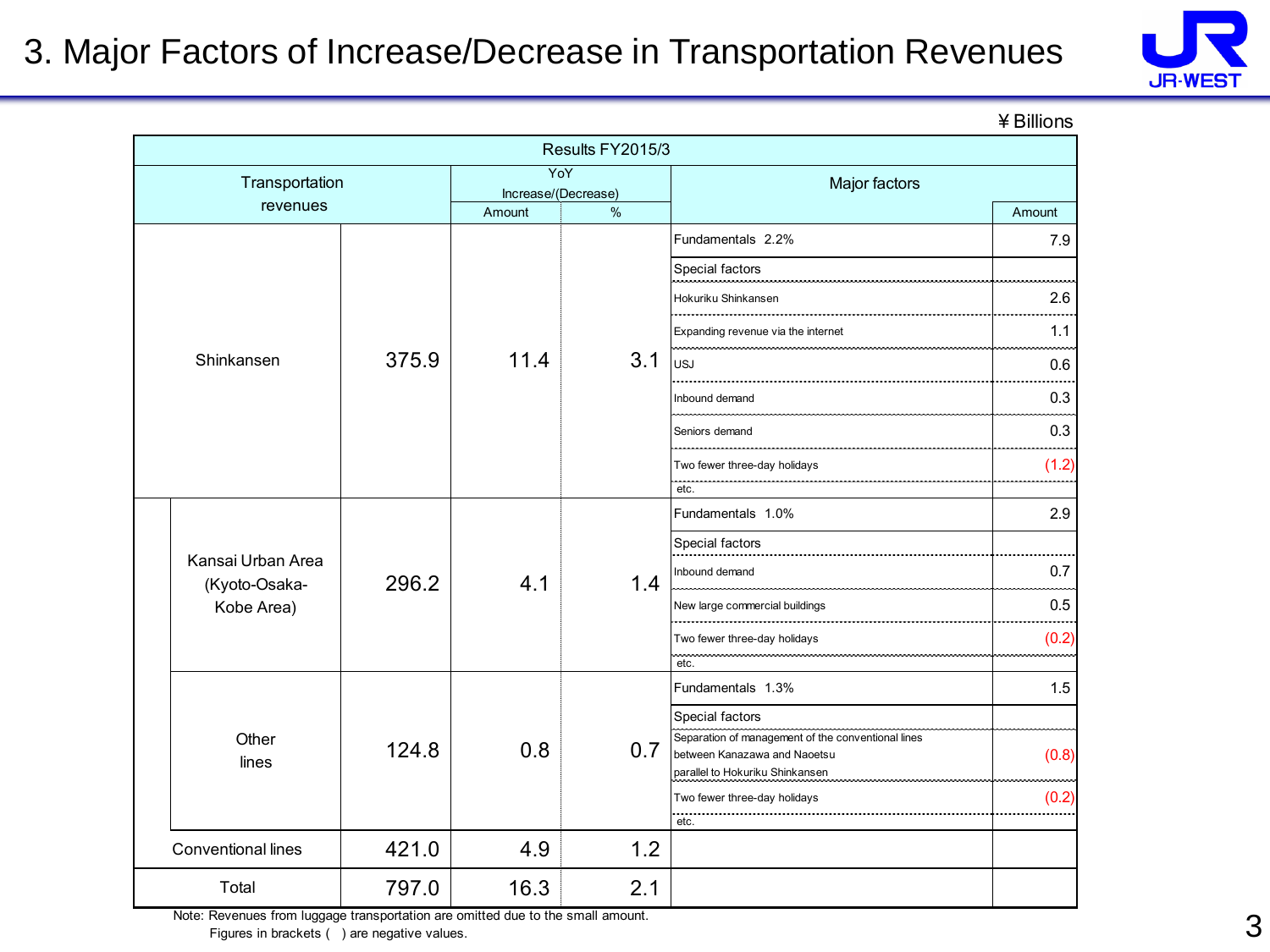### 4. Transportation Revenues and Passenger-Kilometers



| <b>Transportation Revenues</b>               |          |                                      |                    |          |                                 |                    |          | Passenger-Kilometers                 |                    |          |                                  |                    |
|----------------------------------------------|----------|--------------------------------------|--------------------|----------|---------------------------------|--------------------|----------|--------------------------------------|--------------------|----------|----------------------------------|--------------------|
|                                              |          |                                      |                    |          |                                 | ¥ Billions         |          |                                      |                    |          | Millions of passenger-kilometers |                    |
|                                              |          | <b>Fiscal Year</b><br>$(4/1 - 3/31)$ |                    |          | 3 months (4Q)<br>$(1/1 - 3/31)$ |                    |          | <b>Fiscal Year</b><br>$(4/1 - 3/31)$ |                    |          | 3 months (4Q)<br>$(1/1 - 3/31)$  |                    |
|                                              | FY2014/3 | FY2015/3                             | YoY                | FY2014/3 | FY2015/3                        | YoY                | FY2014/3 | FY2015/3                             | YoY                | FY2014/3 | FY2015/3                         | YoY                |
| Total                                        | 780.6    | 797.0                                | 16.3<br>2.1%       | 190.8    | 195.2                           | 4.3<br>2.3%        | 55,894   | 56,078                               | 184<br>0.3%        | 13,733   | 13,461                           | (272)<br>$(2.0\%)$ |
| Shinkansen                                   | 364.4    | 375.9                                | 11.4<br>3.1%       | 87.5     | 91.6                            | 4.0<br>4.6%        | 17,617   | 18,109                               | 492<br>2.8%        | 4,206    | 4,348                            | 142<br>3.4%        |
| <b>Commuter Passes</b>                       | 9.3      | 9.3                                  | (0.0)<br>(0.2%     | 2.3      | 2.2                             | (0.0)<br>(2.4%)    | 762      | 743                                  | (19)<br>(2.5%)     | 200      | 187                              | (13)<br>(6.8%)     |
| <b>Non-Commuter Passes</b>                   | 355.1    | 366.5                                | 11.4<br>3.2%       | 85.2     | 89.3                            | 4.1<br>4.8%        | 16,854   | 17,366                               | 511<br>3.0%        | 4,005    | 4,161                            | 156<br>3.9%        |
| <b>Conventional Lines</b>                    | 416.1    | 421.0                                | 4.9<br>1.2%        | 103.2    | 103.5                           | 0.3<br>0.3%        | 38,276   | 37,969                               | (307)<br>(0.8%)    | 9,527    | 9,112                            | (415)<br>$(4.4\%)$ |
| <b>Commuter Passes</b>                       | 141.0    | 142.3                                | 1.2<br>0.9%        | 33.8     | 34.0                            | 0.2<br>0.6%        | 23,157   | 22,557                               | (600)<br>(2.6%)    | 5,726    | 5,295                            | (431)<br>(7.5%)    |
| <b>Non-Commuter Passes</b>                   | 275.0    | 278.7                                | 3.6<br>1.3%        | 69.4     | 69.5                            | 0.1<br>0.2%        | 15,119   | 15,411                               | 292<br>1.9%        | 3,801    | 3,817                            | 16<br>0.4%         |
| Kansai Urban Area<br>(Kyoto-Osaka-Kobe Area) | 292.1    | 296.2                                | 4.1<br>1.4%        | 72.3     | 73.2                            | 0.9<br>1.3%        | 29,012   | 28,830                               | (182)<br>(0.6%)    | 7,233    | 6,966                            | (266)<br>(3.7%)    |
| <b>Commuter Passes</b>                       | 113.8    | 115.2                                | 1.3<br>1.2%        | 27.3     | 27.8                            | 0.5<br>1.9%        | 18,724   | 18,356                               | (367)<br>$(2.0\%)$ | 4,643    | 4,365                            | (277)<br>$(6.0\%)$ |
| Non-Commuter Passes                          | 178.3    | 181.0                                | 2.7<br>1.6%        | 45.0     | 45.4                            | 0.3<br>0.9%        | 10,288   | 10,473                               | 184<br>1.8%        | 2,590    | 2,601                            | 10<br>0.4%         |
| <b>Other Lines</b>                           | 123.9    | 124.8                                | 0.8<br>0.7%        | 30.9     | 30.3                            | (0.5)<br>(1.9%)    | 9,264    | 9,138                                | (125)<br>$(1.4\%)$ | 2,294    | 2,145                            | (148)<br>(6.5%)    |
| <b>Commuter Passes</b>                       | 27.1     | 27.1                                 | (0.0)<br>$(0.2\%)$ | 6.5      | 6.1                             | (0.3)<br>$(5.0\%)$ | 4,433    | 4,201                                | (232)<br>(5.2%)    | 1,083    | 929                              | (154)<br>(14.2%)   |
| Non-Commuter Passes                          | 96.7     | 97.6                                 | 0.9<br>0.9%        | 24.3     | 24.1                            | (0.2)<br>$(1.1\%)$ | 4,830    | 4,937                                | 107<br>2.2%        | 1,211    | 1,216                            | 5<br>0.5%          |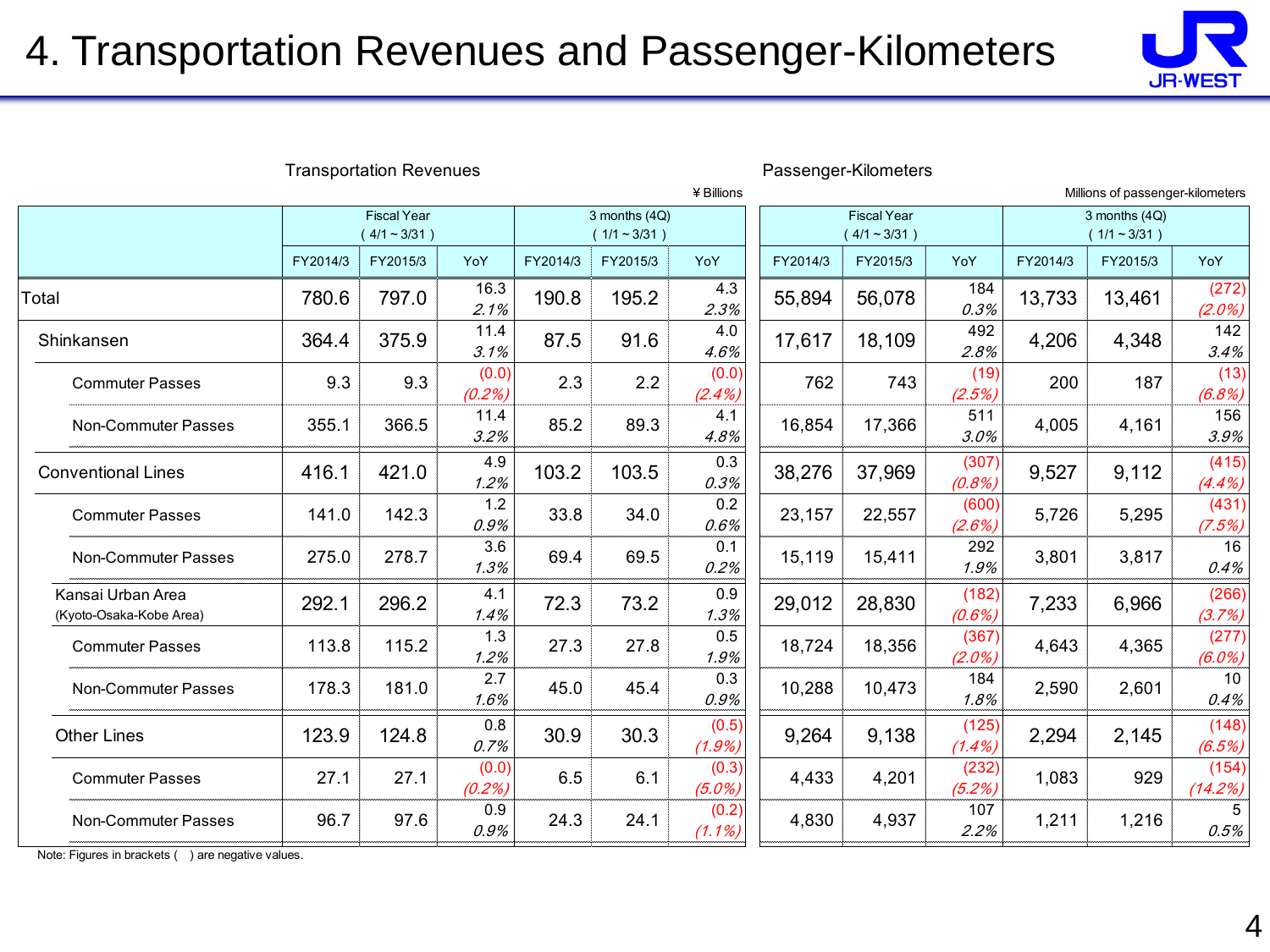

|                                  |                  |                         |        | ¥ Billions                                                                                                                                                                             |  |  |  |  |
|----------------------------------|------------------|-------------------------|--------|----------------------------------------------------------------------------------------------------------------------------------------------------------------------------------------|--|--|--|--|
|                                  | Results FY2015/3 |                         |        |                                                                                                                                                                                        |  |  |  |  |
| Item                             |                  | <b>YoY</b>              |        |                                                                                                                                                                                        |  |  |  |  |
|                                  |                  | Increase/<br>(Decrease) | $\%$   | Major factors (YoY)                                                                                                                                                                    |  |  |  |  |
| <b>Personnel costs</b>           | 233.0            | (2.4)                   | (1.0)  | Decrease in retirement allowance (3.9)<br>Increase in the rate of health insurance and employees' pension insurance +1.1, etc.                                                         |  |  |  |  |
| Energy costs                     | 45.3             | 2.2                     | 5.2    | Rise in fuel costs and renewable energy power promotion surcharge +1.9<br>Increase in Hokuriku Shinkansen-related costs +0.3, etc.                                                     |  |  |  |  |
| Maintenance<br>costs             | 146.7            | 7.7                     | 5.6    | Rise in construction unit price +2.8<br>Increase in Hokuriku Shinkansen-related costs +0.4, etc.                                                                                       |  |  |  |  |
| <b>Miscellaneous</b><br>costs    | 176.9            | 7.3                     | 4.4    | Increase in Hokuriku Shinkansen-related costs +3.1<br>Increase in payments for other JR companies +0.7<br>Rise in fuel costs and renewable energy power promotion surcharge +0.3, etc. |  |  |  |  |
| <b>Rental Payments,</b><br>etc   | 18.7             | (4.8)                   | (20.5) | Termination of the lease period for Kosei Line (5.2)<br>Hokuriku Shinkansen +0.4                                                                                                       |  |  |  |  |
| <b>Taxes</b>                     | 32.0             | 0.3                     | 1.0    |                                                                                                                                                                                        |  |  |  |  |
| Depreciation and<br>amortization | 126.0            | (3.3)                   | (2.6)  | Increase in Hokuriku Shinkansen-related costs +1.3<br>Progress of depreciation and amortization, etc.                                                                                  |  |  |  |  |
| Total                            | 778.9            | 7.0                     | 0.9    |                                                                                                                                                                                        |  |  |  |  |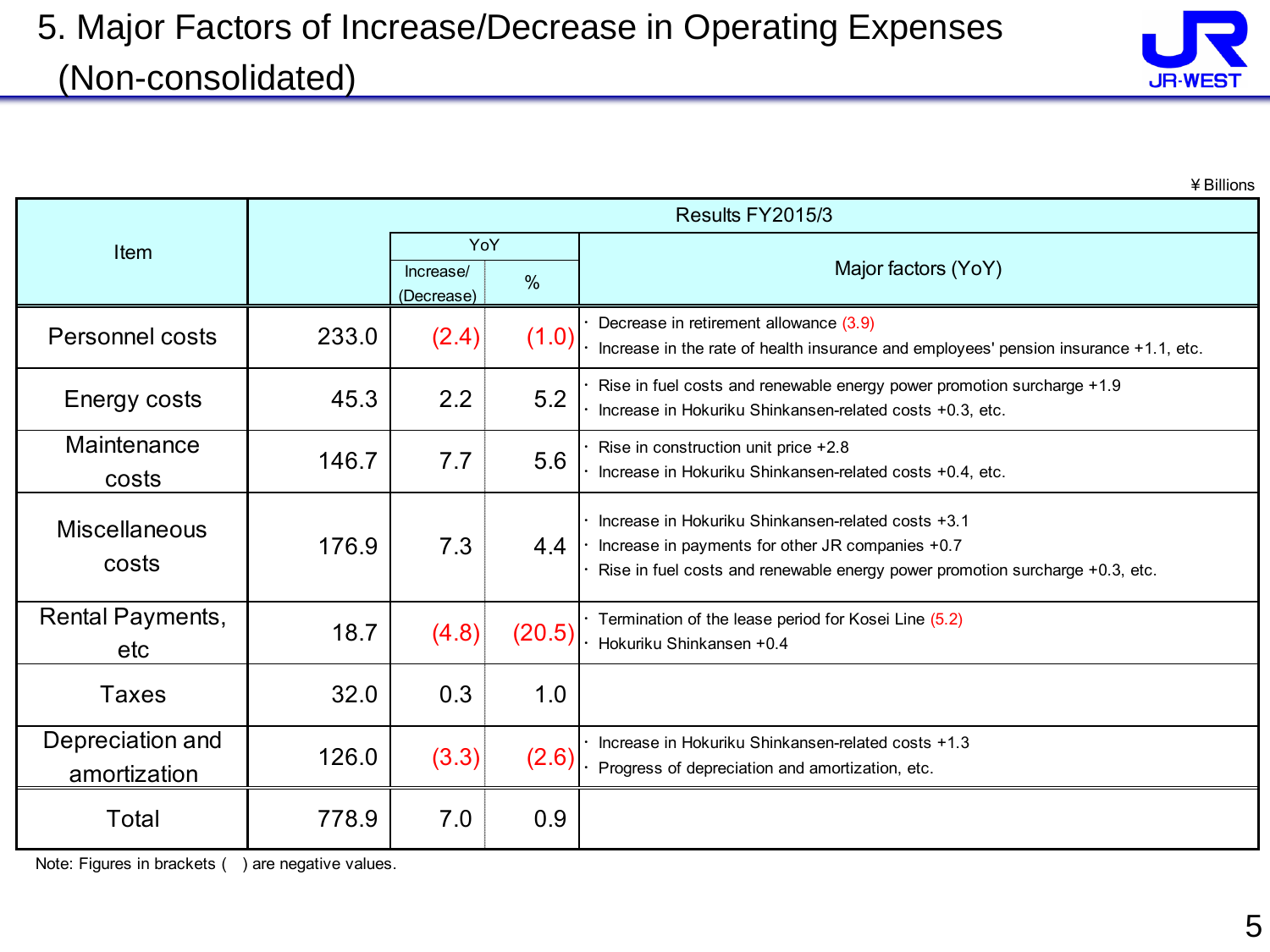### 6. Consolidated Financial Results



¥Billions

|                                     | <b>Results</b> | FY2015/3                         | YoY                           |                                  | Difference from<br>the forecasts |                              |
|-------------------------------------|----------------|----------------------------------|-------------------------------|----------------------------------|----------------------------------|------------------------------|
|                                     | FY2014/3<br>A  | Forecasts<br>(As of Jan 30)<br>B | <b>Results</b><br>$\mathbf C$ | Increase/<br>(Decrease)<br>$C-A$ | %<br>$C/A-1$                     | Increase/(Decrease)<br>$C-B$ |
| <b>Operating Revenues</b>           | 1,331.0        | 1,339.5                          | 1,350.3                       | 19.3                             | 1.5                              | 10.8                         |
| <b>Operating Expenses</b>           | 1,196.4        | 1,208.0                          | 1,210.5                       | 14.1                             | 1.2                              | 2.5                          |
| Operating Income                    | 134.5          | 131.5                            | 139.7                         | 5.1                              | 3.8                              | 8.2                          |
| Non-operating revenues and expenses | (21.6)         | (19.0)                           | (17.7)                        | 3.8                              | (17.8)                           | 1.2                          |
| Non-operating revenues              | 7.7            | 8.1                              | 9.0                           | 1.3                              |                                  | 0.9                          |
| Non-operating expenses              | 29.4           | 27.1                             | 26.8                          | (2.5)                            |                                  | (0.2)                        |
| <b>Recurring Profit</b>             | 112.9          | 112.5                            | 121.9                         | 9.0                              | 8.0                              | 9.4                          |
| Extraordinary profit and loss, net  | (1.2)          | (9.0)                            | 0.7                           | 1.9                              | $\qquad \qquad$                  | 9.7                          |
| Extraordinary profit                | 26.3           |                                  | 69.5                          | 43.1                             |                                  | $\blacksquare$               |
| <b>Extraordinary loss</b>           | 27.6           |                                  | 68.7                          | 41.1                             |                                  | $\blacksquare$               |
| Net Income                          | 65.6           | 68.0                             | 66.7                          | 1.0                              | 1.6                              | (1.2)                        |
| Comprehensive Income                | 67.9           |                                  | 74.2                          | 6.2                              | 9.3                              | $\blacksquare$               |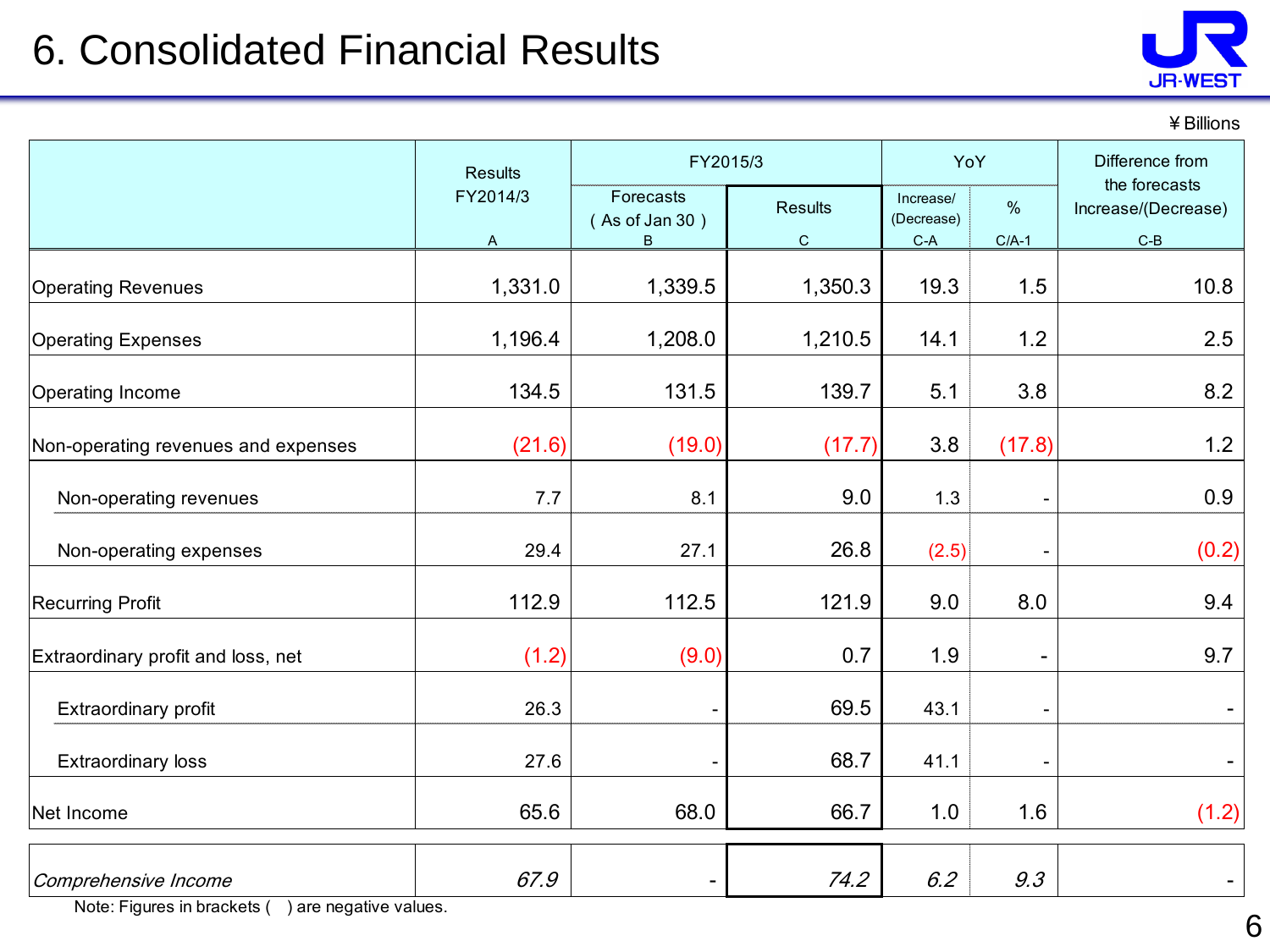### 7. Consolidated Financial Results (Segment Information)



¥Billions

|                                          | <b>Results</b> | FY2015/3                    |                | YoY                     |         | Difference from the              |
|------------------------------------------|----------------|-----------------------------|----------------|-------------------------|---------|----------------------------------|
|                                          | FY2014/3       | Forecasts<br>(As of Jan 30) | <b>Results</b> | Increase/<br>(Decrease) | %       | forecasts<br>Increase/(Decrease) |
|                                          | $\overline{A}$ | B                           | C              | $C-A$                   | $C/A-1$ | $C-B$                            |
| Operating Revenues <sup>*1</sup>         | 1,331.0        | 1,339.5                     | 1,350.3        | 19.3                    | 1.5     | 10.8                             |
| Transportation                           | 851.3          | 864.8                       | 868.4          | 17.0                    | 2.0     | 3.6                              |
| Retail                                   | 240.1          | 217.8                       | 220.1          | (19.9)                  | (8.3)   | 2.3                              |
| Sales of goods and food services         | 135.1          | 131.3                       | 133.6          | (1.5)                   | (1.2)   | 2.3                              |
| Department stores                        | 94.5           | 78.0                        | 78.2           | (16.2)                  | (17.2)  | 0.2                              |
| Real estate                              | 102.2          | 86.7                        | 87.2           | (15.0)                  | (14.7)  | 0.5                              |
| Shopping center                          | 53.5           | 50.0                        | 50.6           | (2.8)                   | (5.3)   | 0.6                              |
| Real estate lease and sale* <sup>3</sup> | 47.1           | 35.0                        | 34.7           | (12.3)                  | (26.2)  | (0.2)                            |
|                                          | [19.1]         | [5.7]                       | [5.8]          |                         |         |                                  |
| Other businesses                         | 137.1          | 170.2                       | 174.4          | 37.2                    | 27.2    | 4.2                              |
| Hotel                                    | 33.4           | 34.6                        | 34.8           | 1.4                     | 4.4     | 0.2                              |
| Nippon Travel Agency                     | 41.5           | 42.8                        | 42.5           | 0.9                     | 2.3     | (0.2)                            |
| Operating Income <sup>*2</sup>           | 134.5          | 131.5                       | 139.7          | 5.1                     | 3.8     | 8.2                              |
| Transportation                           | 91.0           | 96.8                        | 100.6          | 9.6                     | 10.6    | 3.8                              |
| Retail                                   | 4.4            | 1.5                         | 1.5            | (2.8)                   | (63.9)  | 0.0                              |
| Sales of goods and food services         | 3.9            |                             | 3.9            | 0.0                     | 0.9     |                                  |
| Department stores                        | 0.2            |                             | (2.2)          | (2.5)                   |         |                                  |
| Real estate                              | 27.7           | 23.7                        | 25.1           | (2.6)                   | (9.4)   | 1.4                              |
| Shopping center                          | 7.9            |                             | 7.3            | (0.5)                   | (6.7)   |                                  |
| Real estate lease and sale               | 10.3           |                             | 8.1            | (2.1)                   | (21.1)  |                                  |
| Other businesses                         | 11.8           | 10.0                        | 15.6           | 3.7                     | 31.8    | 5.6                              |
| Hotel                                    | 2.0            |                             | 2.1            | 0.1                     | 5.8     |                                  |
| Nippon Travel Agency                     | 0.8            |                             | 0.6            | (0.2)                   | (26.0)  |                                  |

Note: Figures in brackets () are negative values.

 $*$ <sup>1</sup> Operating revenues are the revenues from third parties ( = customers).

The breakdowns of operating revenues by each segment are the sums of revenues of major subsidiaries.

\*<sup>2</sup> The breakdowns of operating income by each segment are the sums of incomes of major subsidiaries before eliminating internal transactions.

\*<sup>3</sup> Figures in brackets 【 】 are the sales of condominiums. (Revenues from third parties) (Included in Real estate lease and sale)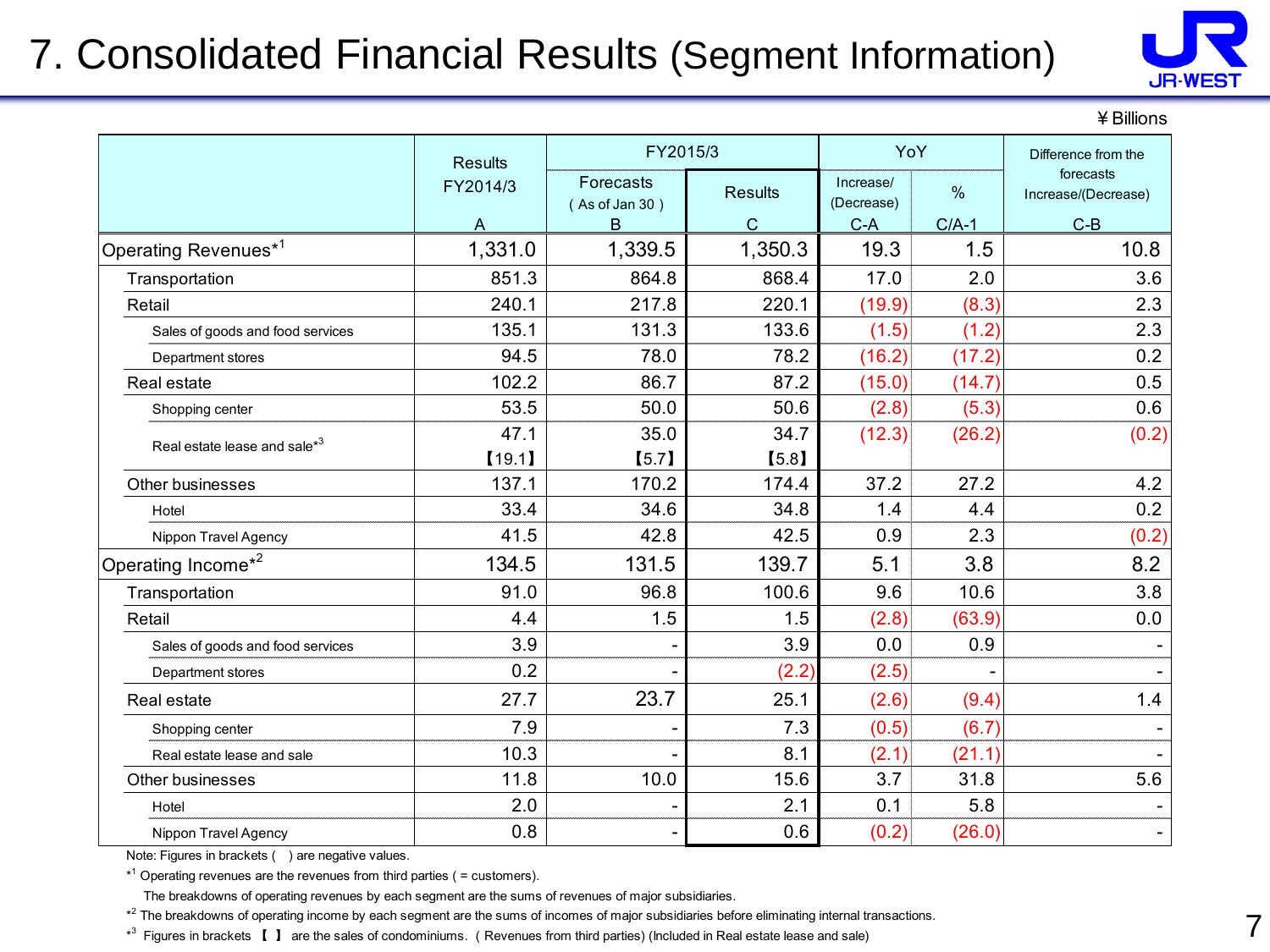### 8. Non-Consolidated Financial Forecasts



¥Billions

|                                     | <b>Results</b> | Forecasts | YoY                 |         |  |
|-------------------------------------|----------------|-----------|---------------------|---------|--|
|                                     | FY2015/3       | FY2016/3  | Increase/           | %       |  |
|                                     | Α              | B         | (Decrease)<br>$B-A$ | $B/A-1$ |  |
| <b>Operating Revenues</b>           | 890.9          | 919.5     | 28.5                | 3.2     |  |
| <b>Transportation revenues</b>      | 797.0          | 818.0     | 20.9                | 2.6     |  |
| Other                               | 93.9           | 101.5     | 7.5                 | 8.1     |  |
| <b>Operating Expenses</b>           | 778.9          | 803.0     | 24.0                | 3.1     |  |
| Personnel costs                     | 233.0          | 233.0     | (0.0)               | (0.0)   |  |
| Non personnel costs                 | 369.0          | 379.5     | 10.4                | 2.8     |  |
| Energy costs                        | 45.3           | 47.0      | 1.6                 | 3.7     |  |
| Maintenance costs                   | 146.7          | 146.5     | (0.2)               | (0.2)   |  |
| Miscellaneous costs                 | 176.9          | 186.0     | 9.0                 | 5.1     |  |
| Rental payments, etc.               | 18.7           | 26.5      | 7.7                 | 41.1    |  |
| Taxes                               | 32.0           | 32.0      | (0.0)               | (0.0)   |  |
| Depreciation                        | 126.0          | 132.0     | 5.9                 | 4.7     |  |
| Operating Income                    | 112.0          | 116.5     | 4.4                 | 4.0     |  |
| Non-operating revenues and expenses | (19.8)         | (18.5)    | 1.3                 | (7.0)   |  |
| Non-operating revenues              | 6.5            | 6.6       | 0.0                 |         |  |
| Non-operating expenses              | 26.4           | 25.1      | (1.3)               |         |  |
| <b>Recurring Profit</b>             | 92.1           | 98.0      | 5.8                 | 6.4     |  |
| Extraordinary profit and loss, net  | (4.5)          | (3.0)     | 1.5                 |         |  |
| Extraordinary profit                | 60.6           |           | ۰                   |         |  |
| <b>Extraordinary loss</b>           | 65.1           |           |                     |         |  |
| Net Income                          | 47.3           | 63.5      | 16.1                | 34.0    |  |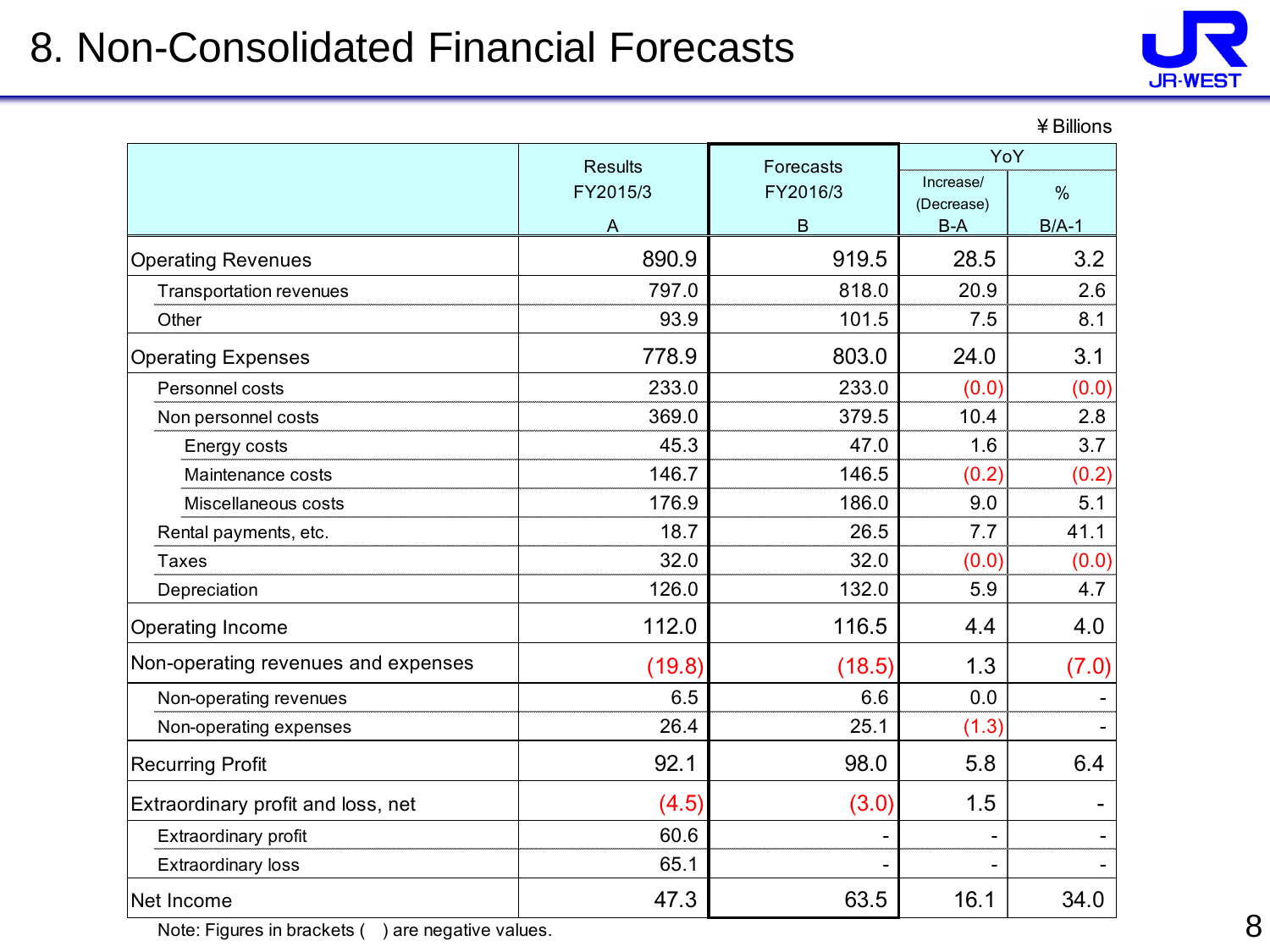

#### ¥Billions

|                                | <b>Results</b> | <b>Forecasts</b> | YoY                     |               |  |
|--------------------------------|----------------|------------------|-------------------------|---------------|--|
|                                | FY2015/3       | FY2016/3         | Increase/<br>(Decrease) | $\frac{0}{0}$ |  |
|                                | $\mathsf{A}$   | B                | $B-A$                   | $B/A-1$       |  |
|                                |                |                  |                         |               |  |
| Shinkansen                     | 375.9          | 411.6            | 35.7                    | 9.5           |  |
| Kansai Urban Area              |                |                  |                         |               |  |
| (Kyoto-Osaka-Kobe Area)        | 296.2          | 297.6            | 1.3                     | 0.4           |  |
| <b>Other lines</b>             | 124.8          | 108.6            | (16.1)                  | (12.9)        |  |
|                                |                |                  |                         |               |  |
| <b>Conventional lines</b>      | 421.0          | 406.3            | (14.7)                  | (3.5)         |  |
| <b>Transportation revenues</b> | 797.0          | 818.0            | 20.9                    | 2.6           |  |

Note: Revenues from luggage transportation are omitted due to the small amount.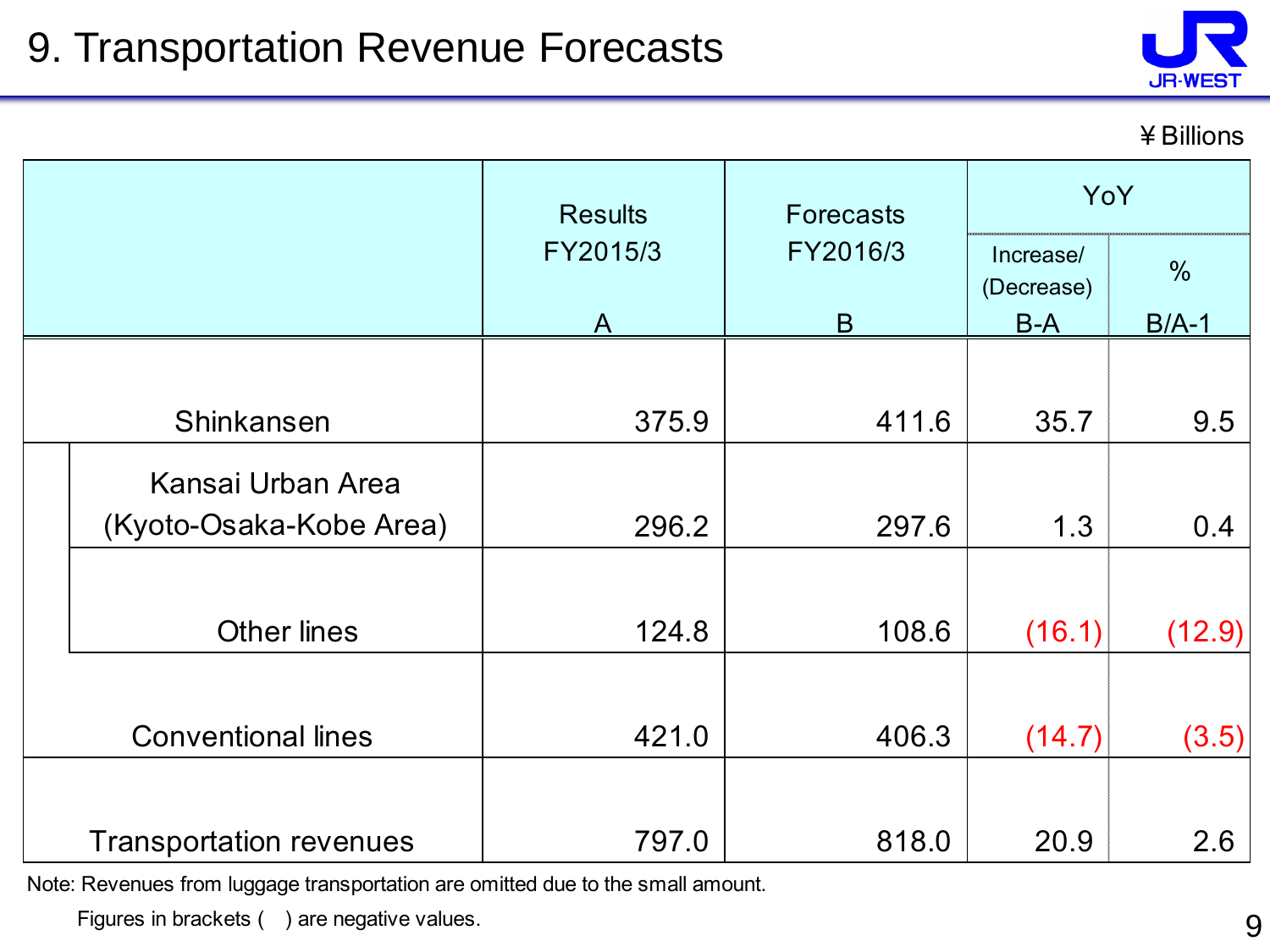# 10. Operating Expenses Forecasts (Non-Consolidated)



|                                  |       |                         |       | ¥ Billions                                                                                                                                                 |
|----------------------------------|-------|-------------------------|-------|------------------------------------------------------------------------------------------------------------------------------------------------------------|
|                                  |       |                         |       | Forecasts FY2016/3                                                                                                                                         |
| Item                             |       | YoY                     |       |                                                                                                                                                            |
|                                  |       | Increase/<br>(Decrease) | $\%$  | Major factors (YoY)                                                                                                                                        |
| Personnel costs                  | 233.0 | (0.0)                   | (0.0) |                                                                                                                                                            |
| <b>Energy costs</b>              | 47.0  | 1.6                     | 3.7   | Rise in fuel costs and renewable energy power promotion surcharge, etc.                                                                                    |
| Maintenance<br>costs             | 146.5 | (0.2)                   | (0.2) |                                                                                                                                                            |
| <b>Miscellaneous</b><br>costs    | 186.0 | 9.0                     | 5.1   | Increase in payments for other JR companies<br>Increase in system related costs<br>Rise in fuel costs and renewable energy power promotion surcharge, etc. |
| Rental Payments,<br>etc          | 26.5  | 7.7                     | 41.1  | Hokuriku Shinkansen                                                                                                                                        |
| <b>Taxes</b>                     | 32.0  | (0.0)                   | (0.0) |                                                                                                                                                            |
| Depreciation and<br>amortization | 132.0 | 5.9                     | 4.7   | Depreciation of Hokuriku Shinkansen rolling stock, etc.                                                                                                    |
| Total                            | 803.0 | 24.0                    | 3.1   |                                                                                                                                                            |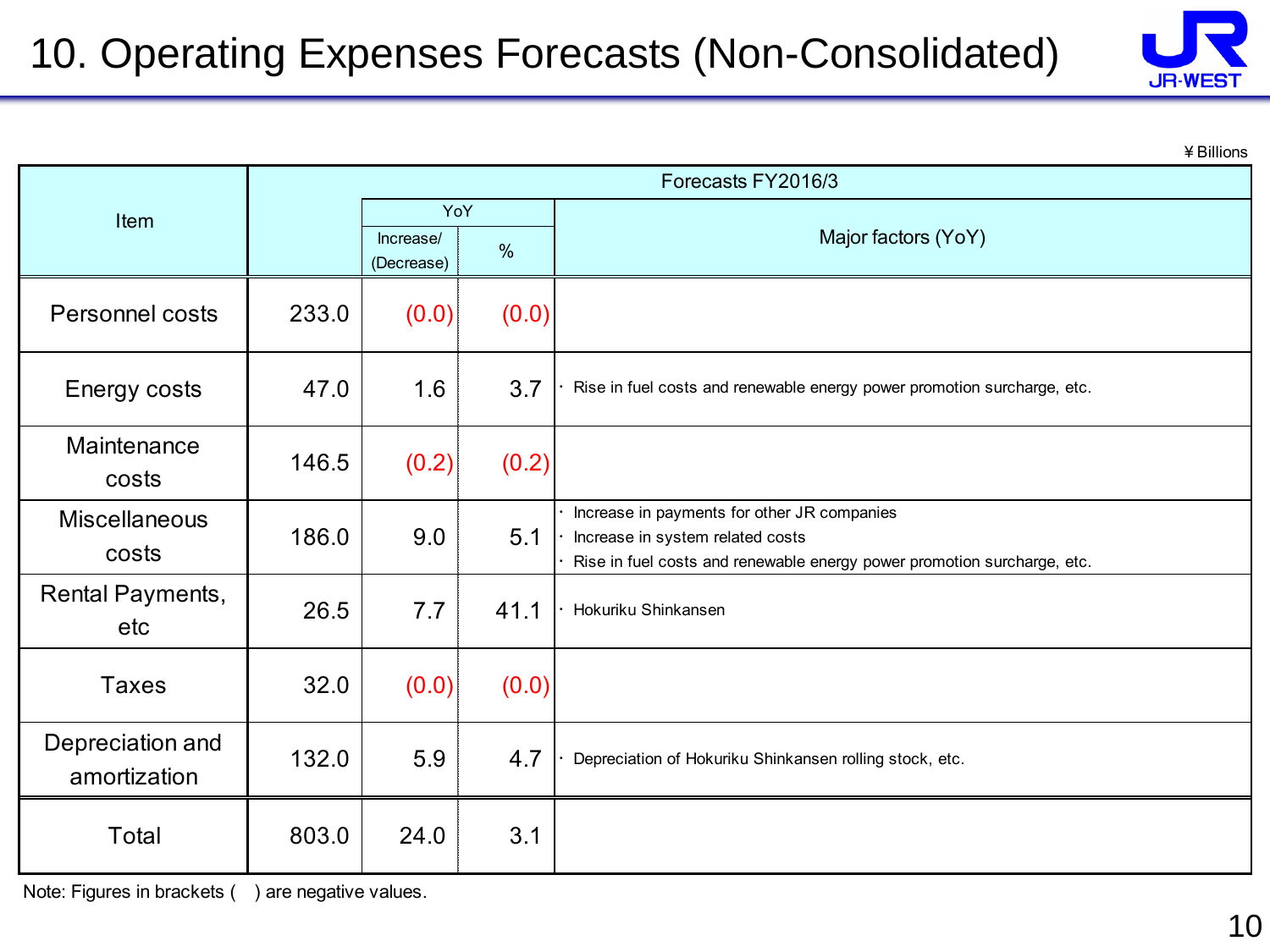

¥Billions

|                                                                               | <b>Results</b> | Forecasts | YoY                 |               |
|-------------------------------------------------------------------------------|----------------|-----------|---------------------|---------------|
|                                                                               | FY2015/3       | FY2016/3  | Increase/           | $\frac{0}{0}$ |
|                                                                               | $\mathsf{A}$   | B         | (Decrease)<br>$B-A$ | $B/A-1$       |
| <b>Operating Revenues</b>                                                     | 1,350.3        | 1,391.5   | 41.1                | 3.0           |
| <b>Operating Expenses</b>                                                     | 1,210.5        | 1,243.0   | 32.4                | 2.7           |
| Operating Income                                                              | 139.7          | 148.5     | 8.7                 | 6.2           |
| Non-operating revenues and expenses                                           | (17.7)         | (18.5)    | (0.7)               | 4.1           |
| Non-operating revenues                                                        | 9.0            | 7.6       | (1.4)               |               |
| Non-operating expenses                                                        | 26.8           | 26.1      | (0.7)               |               |
| <b>Recurring Profit</b>                                                       | 121.9          | 130.0     | 8.0                 | 6.6           |
| Extraordinary profit and loss, net                                            | 0.7            | (5.5)     | (6.2)               |               |
| Extraordinary profit                                                          | 69.5           |           |                     |               |
| <b>Extraordinary loss</b>                                                     | 68.7           |           |                     |               |
| Net Income<br>Net income attributable to shareholders of the parent company * | 66.7           | 81.5      | 14.7                | 22.2          |
| Net income per share( $\angle$ )                                              | 344.58         | 420.96    |                     |               |

Note: Figures in brackets () are negative values.

\* Expression reflects the revised accounting standards applied in the fiscal year ending March 2016.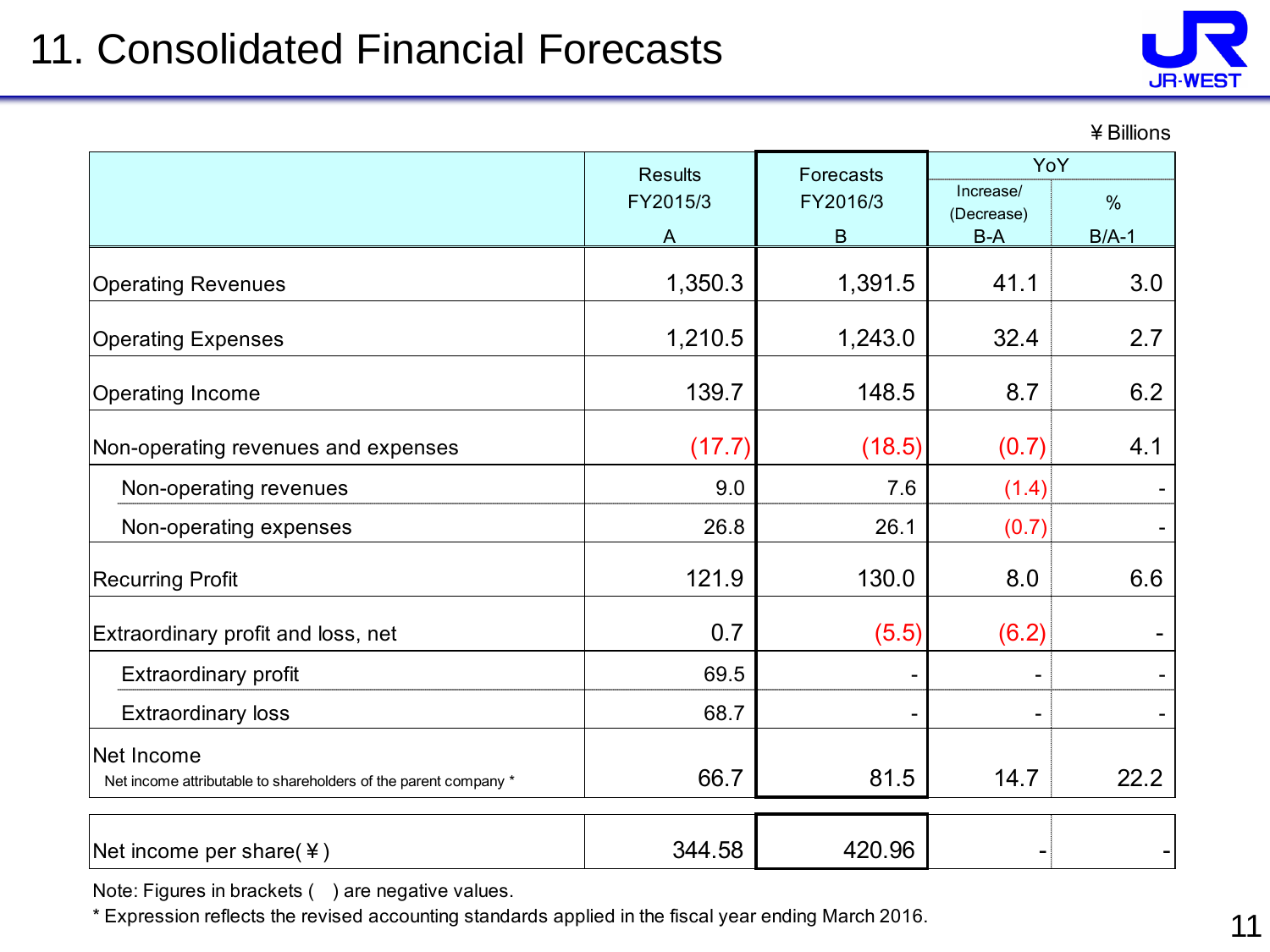# 12. Consolidated Financial Forecasts (Segment Information)

**JR-WEST** 

¥Billions

|                                          | <b>Results</b><br>Forecasts |          | YoY                     |               |
|------------------------------------------|-----------------------------|----------|-------------------------|---------------|
|                                          | FY2015/3                    | FY2016/3 | Increase/<br>(Decrease) | $\frac{0}{0}$ |
|                                          | A                           | B        | $B-A$                   | $B/A-1$       |
| Operating Revenues* <sup>1</sup>         | 1,350.3                     | 1,391.5  | 41.1                    | 3.0           |
| Transportation                           | 868.4                       | 895.6    | 27.1                    | 3.1           |
| Retail                                   | 220.1                       | 227.0    | 6.8                     | 3.1           |
| Sales of goods and food services         | 133.6                       | 139.2    | 5.5                     | 4.2           |
| Department stores                        | 78.2                        | 80.2     | 1.9                     | 2.5           |
| <b>Real estate</b>                       | 87.2                        | 102.6    | 15.3                    | 17.7          |
| Shopping center                          | 50.6                        | 56.2     | 5.5                     | 10.9          |
| Real estate lease and sale <sup>*2</sup> | 34.7                        | 44.7     | 9.9                     | 28.5          |
|                                          | [5.8]                       | $[15.3]$ |                         |               |
| <b>Other businesses</b>                  | 174.4                       | 166.3    | (8.1)                   | (4.7)         |
| Hotel                                    | 34.8                        | 34.8     | (0.0)                   | (0.3)         |
| Nippon Travel Agency                     | 42.5                        | 43.4     | 0.8                     | 2.1           |
| <b>Operating Income</b>                  | 139.7                       | 148.5    | 8.7                     | 6.2           |
| Transportation                           | 100.6                       | 103.3    | 2.6                     | 2.6           |
| Retail                                   | 1.5                         | 4.1      | 2.5                     | 156.6         |
| Real estate                              | 25.1                        | 30.3     | 5.1                     | 20.3          |
| <b>Other businesses</b>                  | 15.6                        | 14.0     | (1.6)                   | (10.4)        |

Note: Figures in brackets () are negative values.

 $*$ <sup>1</sup> Operating revenues are the revenues from third parties ( = customers).

The breakdowns of operating revenues by each segment are the sums of revenues of major subsidiaries.

\*<sup>2</sup> Figures in brackets 【 】 are the sales of condominiums. (Revenues from third parties) (Included in Real estate lease and sale)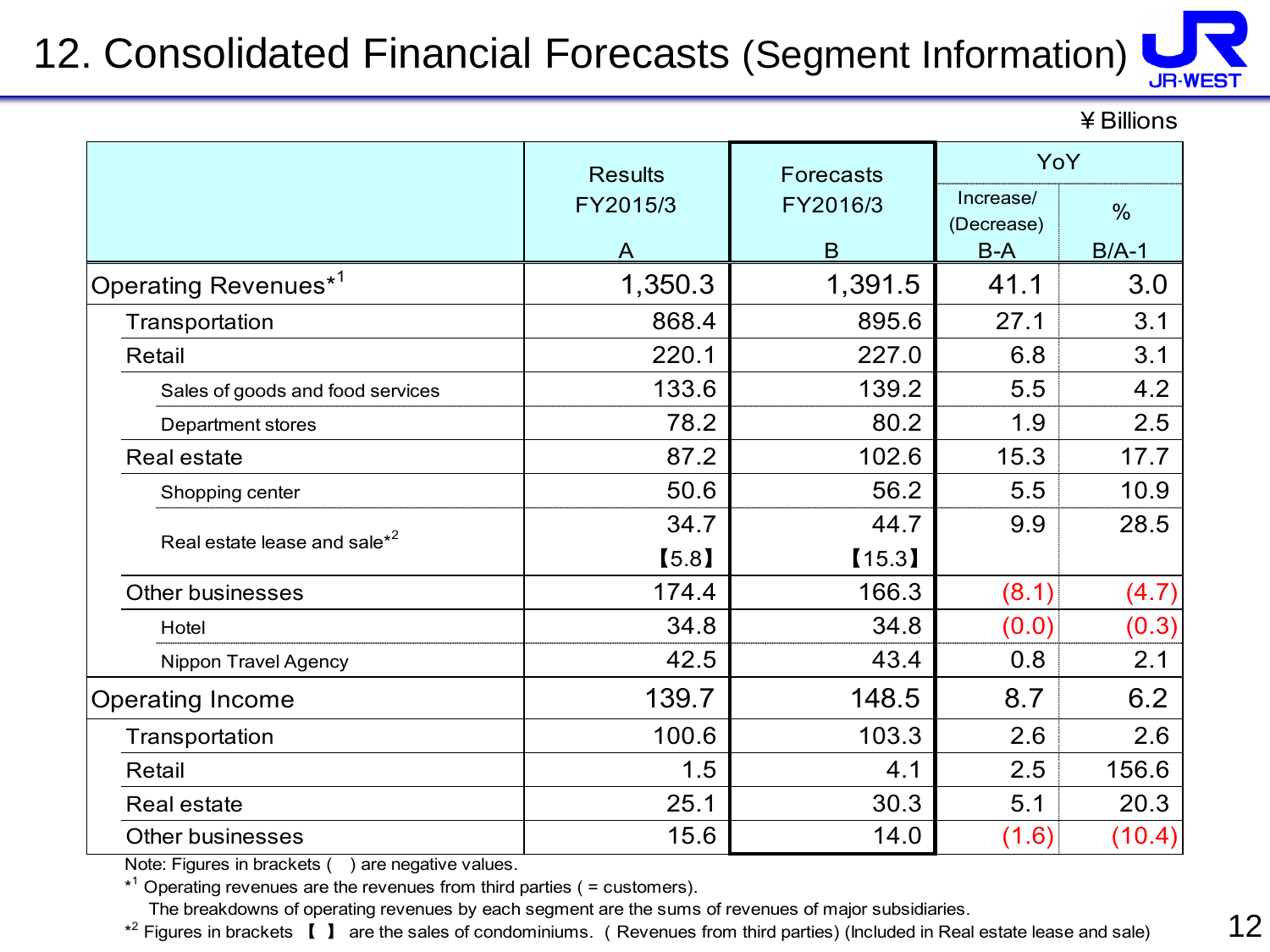### 13. Consolidated Financial Situation and Statements of Cash Flows



¥Billions

|                                                           | As of March 31,<br>2014<br>$\mathsf{A}$ | As of March 31,<br>2015<br>B | <b>Difference</b><br>increase/(decrease)<br>$B-A$ |
|-----------------------------------------------------------|-----------------------------------------|------------------------------|---------------------------------------------------|
| Assets                                                    | 2,687.8                                 | 2,786.4                      | 98.5                                              |
| Liabilities                                               | 1,880.5                                 | 1,939.7                      | 59.2                                              |
| Net assets                                                | 807.3                                   | 846.7                        | 39.3                                              |
| Balance of Long-term Debt and Payables                    | 980.7                                   | 1,004.2                      | 23.4                                              |
| $\blacksquare$ Average interest rate ( % ) $\blacksquare$ | [2.63]                                  | [2.40]                       | $(0.23)$ 1                                        |
| Shinkansen Purchase Liability                             | 205.1                                   | 167.6                        | (37.4)                                            |
| $\blacksquare$ Average interest rate ( % ) $\blacksquare$ | [5.85]                                  | [6.05]                       | [0.20]                                            |
| <b>Bonds</b>                                              | 459.9                                   | 479.9                        | 20.0                                              |
| $\blacksquare$ Average interest rate ( % ) $\blacksquare$ | [2.08]                                  | [2.08]                       | $(0.00)$ ]                                        |
| Equity ratio $(\%)$                                       | 29.2                                    | 28.8                         | (0.4)                                             |
| Net assets per share $(4)$                                | 4,048.31                                | 4,138.65                     | 90.34                                             |

|                                                    | <b>Results</b><br>FY2014/3 | Results<br>FY2015/3 | YoY<br>increase/(decrease) |  |
|----------------------------------------------------|----------------------------|---------------------|----------------------------|--|
|                                                    | $\mathsf{A}$               | B                   | B-A                        |  |
| Cash flows from operating activities               | 237.7                      | 223.6               | (14.1)                     |  |
| Cash flows from investing activities               | (165.3)                    | (212.9)             | (47.5)                     |  |
| Free cash flows                                    | 72.3                       | 10.7                | (61.6)                     |  |
| Cash flows from financing activities               | (47.8)                     | 1.6                 | 49.5                       |  |
| Change in cash and cash equivalents, net           | 24.5                       | 12.3                | (12.1)                     |  |
| Cash and cash equivalents at the end of the period | 72.9                       | 85.3                | 12.3                       |  |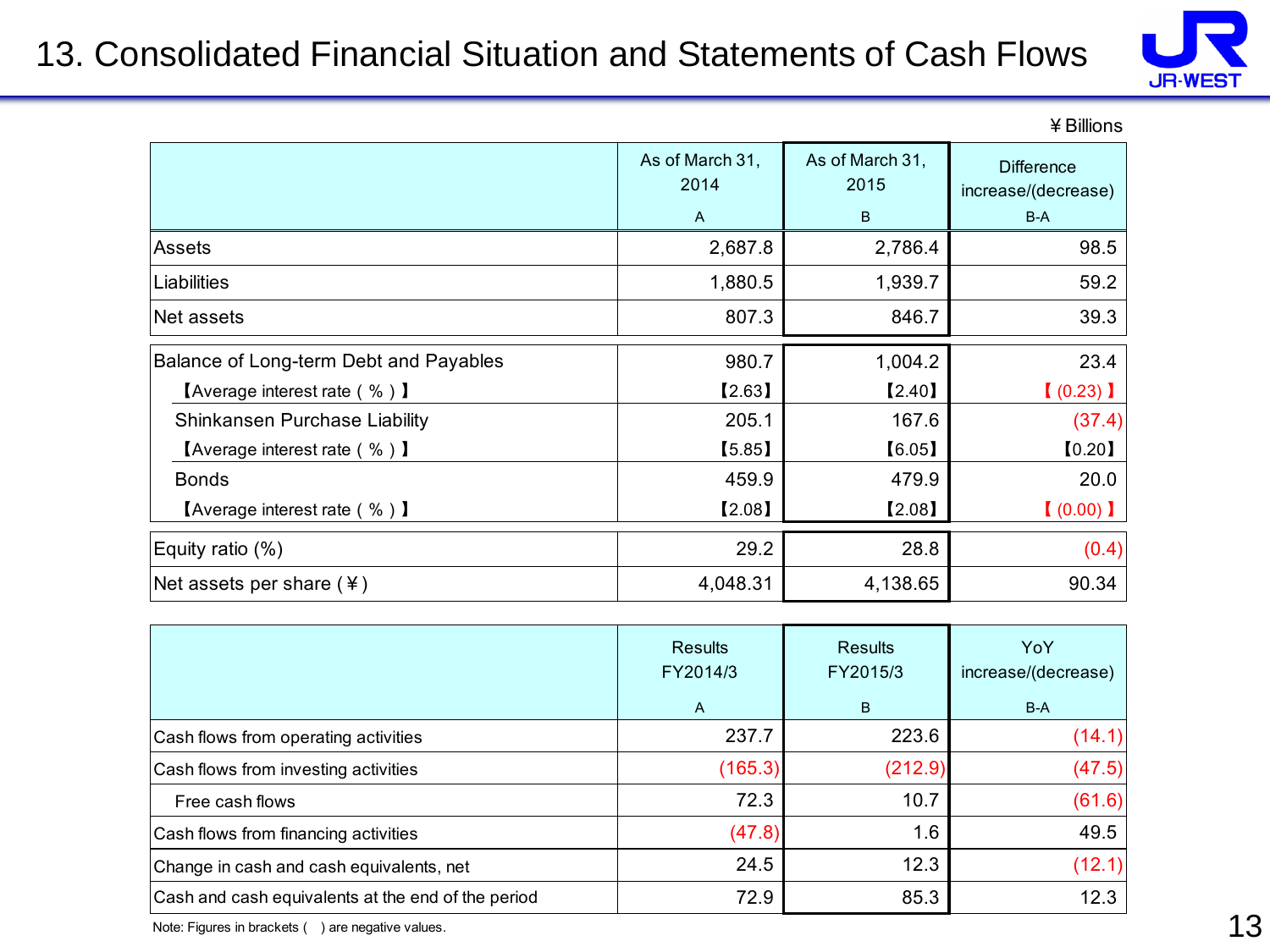### 14. Other Data



Persons, ¥Billions

|                                                     | <b>Results</b><br>FY2014/3 | <b>Results</b><br>FY2015/3 | Forecasts<br>FY2016/3 |  |
|-----------------------------------------------------|----------------------------|----------------------------|-----------------------|--|
| ROA (%, Consolidated)                               | 5.1                        | 5.1                        | 5.3                   |  |
| ROE (%, Consolidated)                               | 8.6                        | 8.4                        | 9.8                   |  |
| EBITDA (Consolidated) <sup>*1</sup>                 | 288.4                      | 289.3                      | 307.0                 |  |
| Depreciation (Consolidated)                         | 153.9                      | 149.5                      | 158.5                 |  |
| Capital Expenditure<br>(Consolidated, own fund)     | 166.7                      | 225.6                      | 231.0                 |  |
| Capital Expenditure<br>(Non-consolidated, own fund) | 144.5                      | 186.4                      | 199.0                 |  |
| Safety related capital expenditure                  | 89.3                       | 90.2                       | 123.0                 |  |
| Dividends per share $(*)$                           | 115                        | 125                        | 130                   |  |

\*1 EBITDA = Operating Income + Depreciation

|                                       | <b>Results</b><br>FY2014/3 |                  | <b>Results</b><br>FY2015/3 |                  | Forecasts    |                  |
|---------------------------------------|----------------------------|------------------|----------------------------|------------------|--------------|------------------|
|                                       |                            |                  |                            |                  | FY2016/3     |                  |
|                                       | Consolidated               | Non-Consolidated | Consolidated               | Non-Consolidated | Consolidated | Non-Consolidated |
| No. of employees at the end of period | 46,006                     | 27,300           | 47,565                     | 26,886           |              |                  |
| <b>Financial Expenses, net</b>        | (27.5)                     | (26.3)           | (24.9)                     | (24.3)           | (24.0)       | (23.1)           |
| Interest and dividend income          | 0.5                        | 1.4              | 0.9                        | 1.4              | 0.6          | 1.3              |
| Interest expenses                     | 28.0                       | 27.8             | 25.8                       | 25.7             | 24.6         | 24.5             |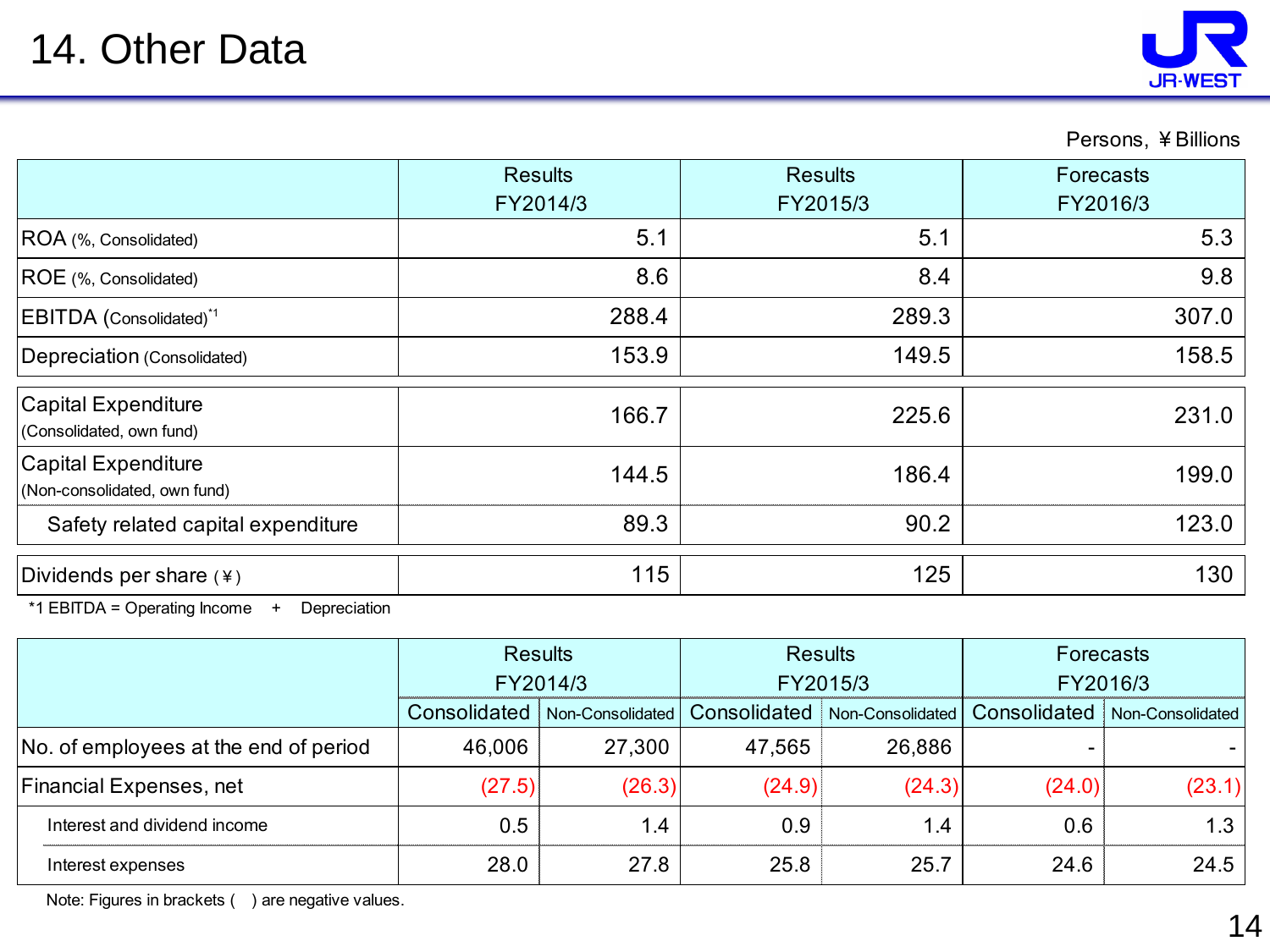### 15. Redemption Plan of Shinkansen Purchase Liability